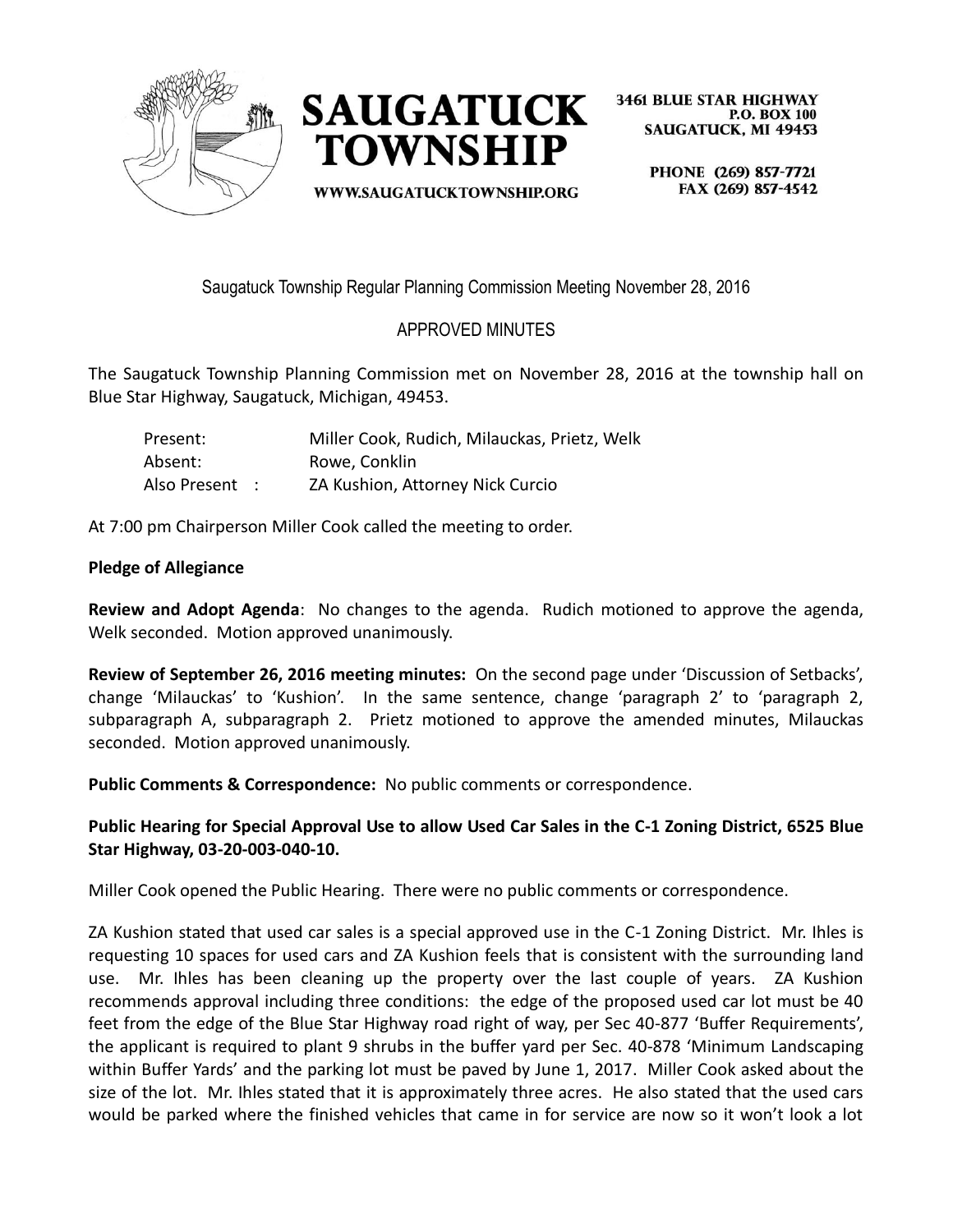## DRAFTED MINUTES

different than it does now. No additional access driveways will be needed. Prietz asked if neighboring property owners were notified. ZA Kushion stated that they were and that he had one comment from a property owner who was asked to submit his comments in writing but ZA Kushion never heard from the property owner. Miller Cook asked if there would be any changes in the current lighting of the property. ZA Kushion suggested that a condition be included in the approval stating that any additional lighting would need to be approved by the Zoning Administrator. Milauckas asked about signage. Mr. Ihles stated that he was planning on putting signs in the windshields of the used cars and doesn't have any intentions of putting up any other signage at this point.

Miller Cook closed the public hearing.

Prietz motioned that the board approve the special approval use as recommended by the Zoning Administrator as documented with the three recommendations noted and adding a fourth recommendation of an additional lighting condition. Welk seconded. Motion approved unanimously.

**Discussion of Draft Oil & Gas Well Ordinance:** Miller Cook stated that the oil & gas well regulations were added under Article 6 Special Approved Uses and became Article 7 General Site Standards and Specific Regulations Applicable to Certain Permitted or Special Approval Land Uses. The township cannot regulate the actual oil and gas well but can regulate the oil and gas well storage and processing which are usually off site from the oil and gas well itself. Attorney Curcio stated that for oil & gas wells and anything on a contiguous parcel, the township only has a voice in the comment portion of the permit process. In Sec. 40-745, the township is requiring that notification be made to the township of any applications for a state or federal permit relating to the operation of an oil or gas well. This notification would only be used by the township to provide input to state and/or federal regulators. Discussion regarding the timing of submitting comments, attempting to regulate any truck traffic from the wellhead to an offsite processing or storage facilities, and if any violations would be enforceable. Milauckas suggested that 'or parcel' should be added wherever it mentions 'lot'. In Sec. 70-746, the township is setting the requirements for any offsite oil and gas well storage and processing facility. A site plan will be required showing various information regarding the offsite facility. Milauckas suggested adding language stating that the SAU would also need to comply with the Site Plan Review Ordinance #40-811. Discussion regarding lot size and setbacks for the facilities. Discussion regarding the conditions and requirements after approval section.

**Discussion of Future Zoning Ordinance Amendments:** Milauckas stated that he has several changes to the Table of Uses. The column labeled 'R-3B' is not in order and should be next to the R-3 column. The Barber or Beauty Shop line is blank in the Industrial zone column. Change to 'No'. In the 'Automobile/Motor Vehicle Service Stations line, the reference to footnote 3 should be removed from the C-3 column. In the Hotels, Inns and Motels lines, there is a reference to an ELE footnote in the C-2 district column but there is no ELE footnote at the end of the table. Add 'Expansions of lodging establishments in existence on or before June 1, 1998 may be allowed as a special approval use' as the ELE footnote. In the Party/convenience store line, take the reference to footnote 5 away from the description and change the I-1 column to 'No' and add the reference to footnote 5. Make the same changes in the Restaurants, Full-Service line and Restaurants, Drive-In lines. In the Townhouses line, change, 'No in the R-2 column to 'PUD', change PUD under the I-1 to 'No' and add 'PUD' in the R-3B